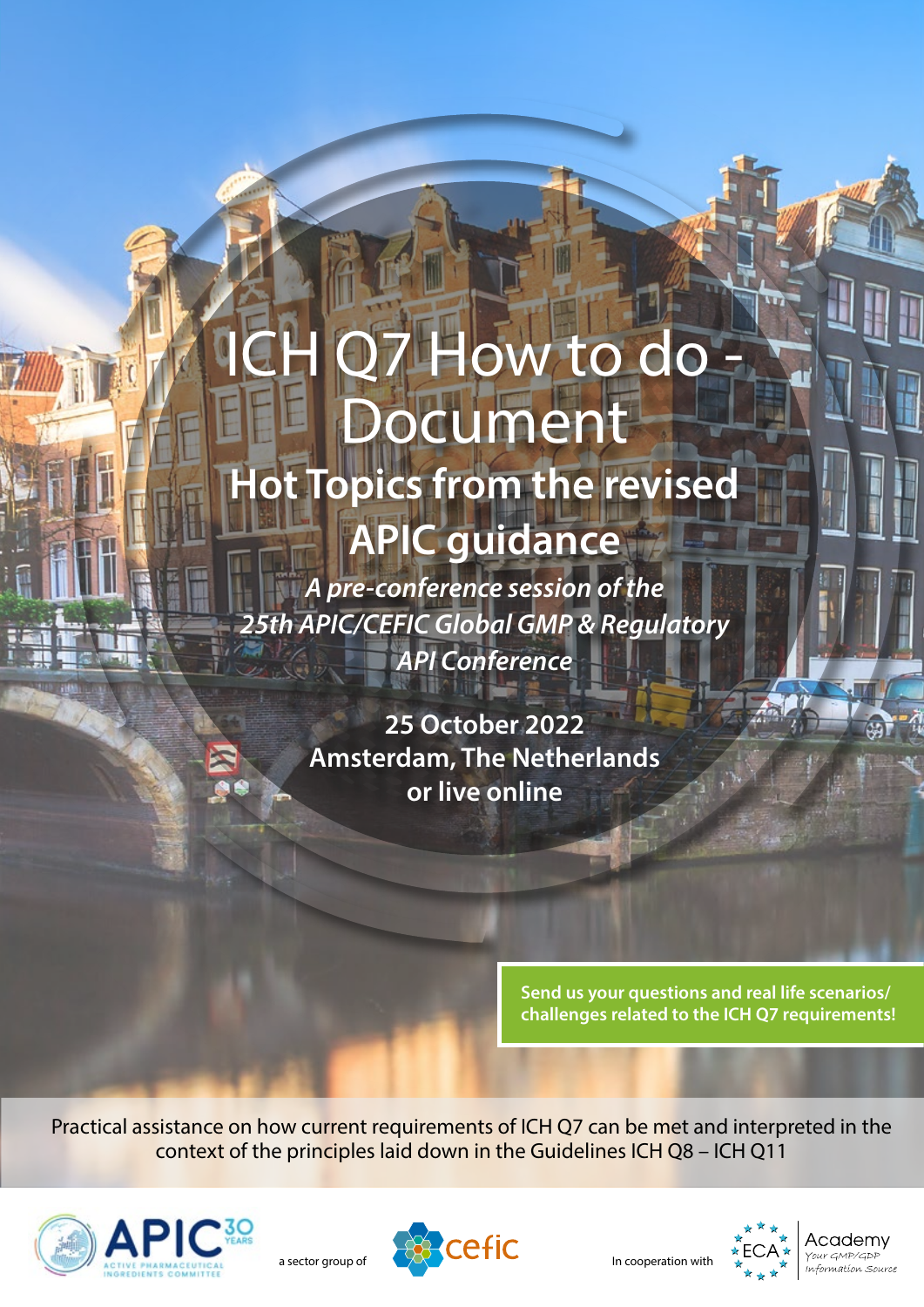## Overview

#### **Objectives**

This pre-conference session provides an interpretation of the GMP principles for the manufacture of APIs based on APIC's revised ICH Q7 How to do document. During interactive sessions you will get to know

- Which aspects of ICH Q7 have to be re-considered
- What are the practical consequences of the ICH Q7 How to do document
- What has to be taken into account when preparing for a GMP inspection

Furthermore you will have the opportunity to reach clarification on ambiguous issues by bringing your questions concerning ICH Q7 up for discussion.

**This pre-conference session ideally complements the following 25th APIC/CEFIC Global GMP & Regulatory API Conference.**

#### Background

Since its successful implementation in the regulatory framework by most authorities around the world experience has been gained with the ICH Q7 Guideline on "Good Manufacturing Practice for Active Pharmaceutical Ingredients". Meanwhile it turned out that ambiguities related to the interpretation of some sections in ICH Q7 may lead to misconceptions. Furthermore the principles outlined in the ICH Guidelines Q8 – Q11, in particular the life cycle approach and some technical issues related to API manufacturing procedures, need also to be considered in order to achieve a comprehensive implementation of GMP for APIs.

Annually, APIC has revised its **ICH Q7 How to do document**, which intends to support industry with the implementation of the ICH Q7 principles. More than 12 chapters has been adjusted and updated in the last 4 years and provide answers to the questions raised by the API industry.

#### **Target Audience**

This pre-conference session is designed for all persons involved in the manufacture of APIs especially for persons from production, quality control, quality assurance, technical and regulatory affairs departments. We are also addressing interested parties from the pharmaceutical industry and GMP inspectorates.

# Programme

The revised ICH Q7 How to do Document – an overview

- Intention of the How to do Document
- $C_{\text{on}}$
- Some highlights from the How to do Document
- Advantages to Industry of the How to do Document

#### **APIC's ICH Q7 How to do Document 10.2 Distribution procedures** *… For API shipments, a system should be in place to assure packaging and supply chain integrity. If needed, special controls should be in place to assure shipments meet the defined requirements…*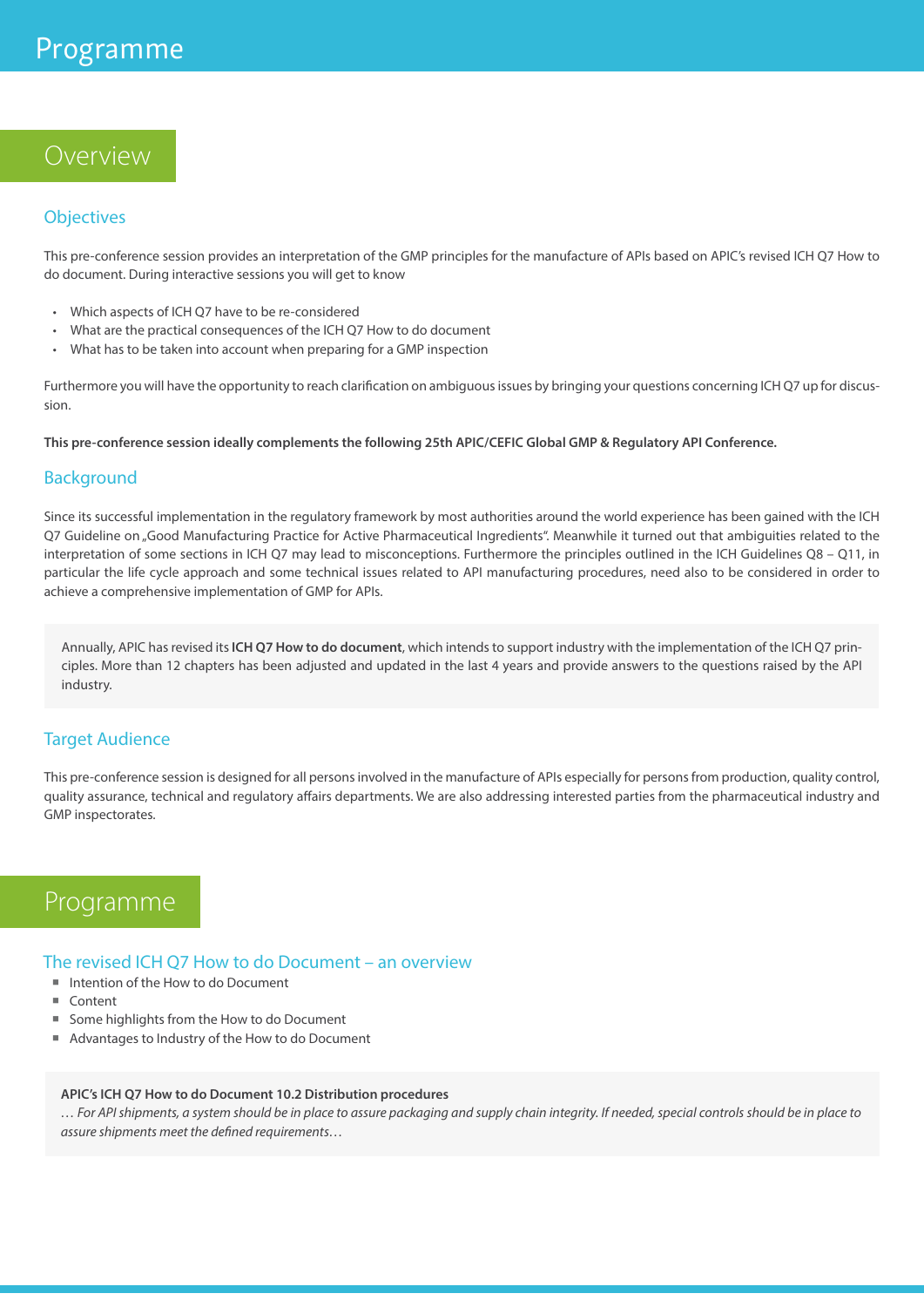## The ICH Q7 How to do Document – key aspects and highlights

#### **APIC's ICH Q7 How to do Document**

#### **Chapter 17: Agents, Brokers, Traders, Distributors, Repackers and Relabellers**

*…Current expectation are that if the API or intermediate is re-packed or re-labelled the trader etc. should perform a documented risk assessment and determine which sections of Q7 are applicable to their activities. Section 13, Change Control and an appropriate Quality system are always applicable to all operators and their operations…*

#### Real life cases and how to use the ICH Q7 How to do Document in implementing GMP compliant systems -Part I and II

- General insight on the use of the How to Do Document in implementing GMP requirements
- Examples of industry combined with best practices in last updated chapters
- Explain benefits of the use of the How to Do Document in real life cases

Take advantage of the **experiences** of our speakers and send us your questions and real life scenarios/challenges related to the ICH Q7 requirements prior to the pre-conference session. Your questions and examples are welcome and will be answered as comprehensively as possible by the experts during the Q&A sessions and exchange sessions.

### The next revision of the ICH Q7 How to do Document – how to support

- Exchange "How to Do" hurdles and "learn" from attendees and APIC representatives
- Contribute in updating the next "How to Do" edition

# Speakers



#### Francois Vandeweyer VDWcGMP Consultancy, Belgium

Mr Vandeweyer joined Janssen Pharmaceutica (part of Johnson & Johnson) in 1981 in chemical development. Until 1995 increasing responsibilities within the organisation mainly in the Quality Control Unit. Starting from 1995 he joined the QA department. Several Senior Manager responsibilities. 2005 Sr Manager GMP Compliance Chemical Operations Belgium (sites Geel – Olen – Beerse). 2009 Director Global Compliance EMEA/AP for Johnson & Johnson. Since May 2019 he is a freelance consultant.



#### Alejandro Sureda Salvadó Farmhispania Group, Spain

Organic chemist with more than 22-years experience in the API manufacturing in different positions (Production, Analytical Development Technician, Quality Control Manager and Quality Assurance Manager) in Farmhispania, S.A., Menadiona, Kern Pharma and Farmhispania Group. In his current position as Industrial Quality Manager and GMP Compliance Auditor he is responsible for Auditing of suppliers (Key Raw Materials, Registered Starting Materials, Intermediates, Contracted Services), GMP Training, Data Integrity upgrade, Validation and Qualification activities and supporting the Industrial Area (Production, Engineering, Maintenance, EHS) on Deviation investigations, CAPAs and Change Control.

#### **Important Information**

The presentations will be made available to you prior to the pre-conference session as PDF files. After the event, you will automatically receive your certificate of participation.